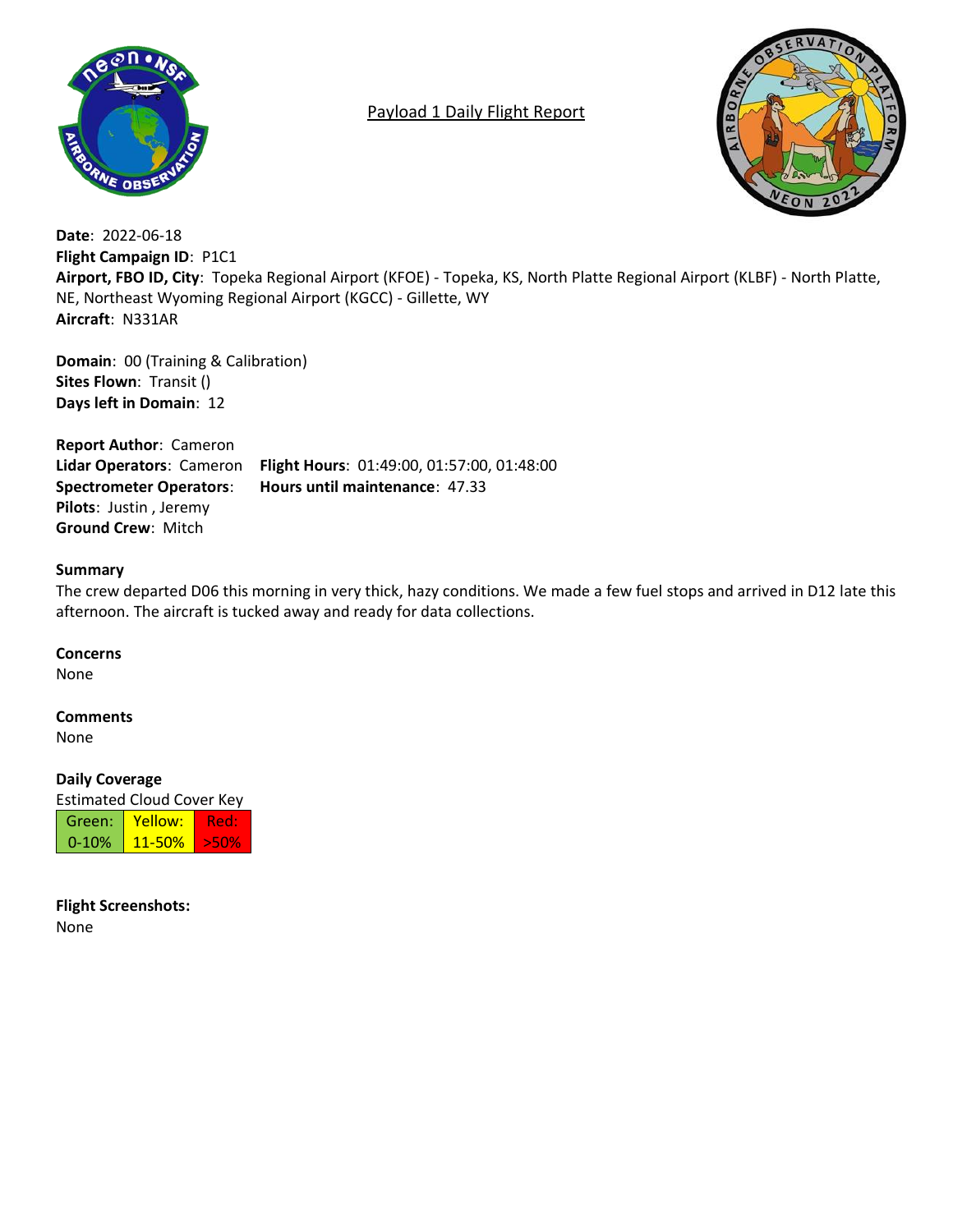# **Pictures**



Departing D06 this morning in a blanket of fog like haze.